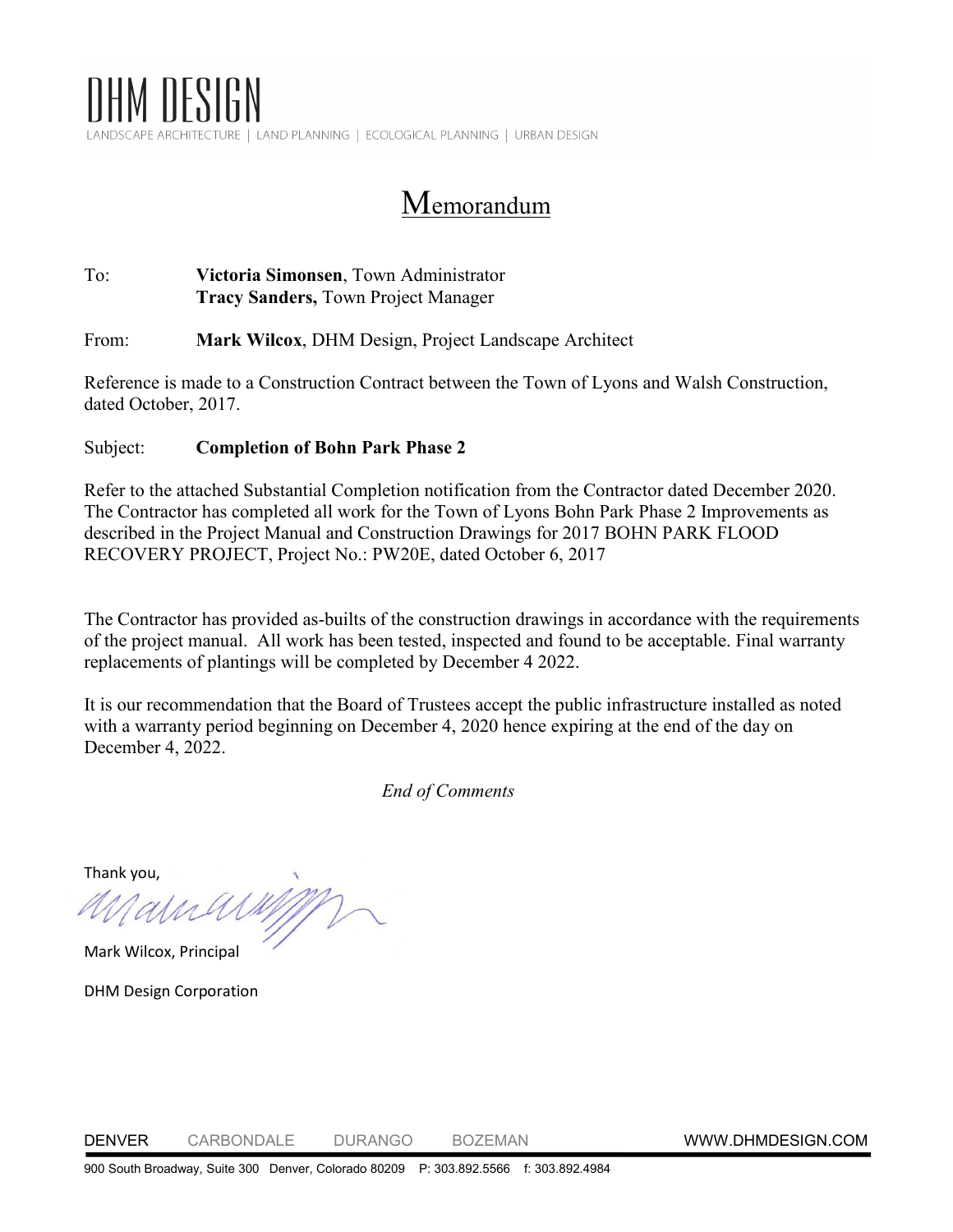## **Bohn Park Phase 2**

Updated: December 4, 2020 Punchlist Walk - September 23, 2020

Attendees:

Town of Lyons - Dave Cosgrove and Tracy Sanders Otak - Jeff Meyer and Dyran Revely BRS Architects - Joel Hermann Walsh Construction - Brian Becker, Ryan Freeman and Matt Walsh

| Item $#$            | <b>Custom Pavilion</b>                                                                                          | <b>Responsible Party</b>   | <b>Completion Date</b>        | Verified By: | <b>Comments</b>                        |
|---------------------|-----------------------------------------------------------------------------------------------------------------|----------------------------|-------------------------------|--------------|----------------------------------------|
| 1                   | Install plaque at damaged sandstone cap                                                                         | Walsh                      | 10/30/2020 BB                 |              |                                        |
| $\overline{2}$      | Fasten countertop to supports                                                                                   | Walsh                      | 9/24/2020 BB                  |              |                                        |
| 3                   | abel Panelboard PV and circuits and add ID tag                                                                  | <b>Eggers Electric</b>     | 10/9/2020 BB                  |              |                                        |
| 4                   | Fix time clock                                                                                                  | <b>Eggers Electric</b>     | 10/28/2020 BB                 |              |                                        |
| $\overline{5}$      | Fix caulking at wall sconces                                                                                    | Walsh                      | 9/25/2020 BB                  |              |                                        |
| 6                   | Remove mortar "splatter" of sandstone caps                                                                      | Walsh                      | 9/30/2020 BB                  |              |                                        |
| $\overline{7}$      | Touch up mortar - mainly river rock area                                                                        | Walsh                      | 9/25/1930 BB                  |              |                                        |
| 8                   | Seal joint at soffit/veener stone over exterior archway                                                         | Walsh                      | 10/1/2020 BB                  |              |                                        |
| 9                   | Install lock on timeclock control panel                                                                         | Walsh                      |                               |              | NOT DONE - EXTRA Cost                  |
|                     | <b>Skatepark Area</b>                                                                                           |                            |                               |              |                                        |
| 1                   | Concrete flaking at select features                                                                             | Team Pain                  | 10/1/2020 BB                  |              |                                        |
| $\overline{2}$      | North handrail at 1/2 pipe needs rock chinked on south end of<br>handrail - wobbles                             | Walsh                      | 9/25/2020 BB                  |              |                                        |
| 3                   | Remove sandbags from temp fencing near trail connection                                                         | Walsh                      | 9/25/2020 BB                  |              |                                        |
| $\overline{4}$      | Install additional sod on west end of playground                                                                | Korby                      | 9/29/2020 BB                  |              |                                        |
|                     |                                                                                                                 |                            |                               |              |                                        |
|                     | <b>Vasquez Field</b>                                                                                            |                            |                               |              |                                        |
| $\mathbf{1}$        | Missing post caps at various locations                                                                          | G&G Contractors            | 11/7/2020 BB                  |              |                                        |
| 2                   | Install missing tie wire (fabric to posts) at various locations                                                 | G&G Contractors            | 11/7/2020 BB                  |              |                                        |
| 3                   | Remove rocks/debris from warning track                                                                          | Walsh                      | 10/30/2020 BB                 |              |                                        |
| $\overline{4}$<br>5 | Clean off mowband and dugout concrete<br>Install bat racks                                                      | Walsh<br>Walsh             | 9/25/2020 BB<br>10/13/2020 BB |              |                                        |
| 6                   | Touch up paint columns at dugouts where needed                                                                  | <b>Shelter Specialist</b>  | 10/7/2020 BB                  |              |                                        |
| 7                   | Install safety 1 <sup>st</sup> base anchors at 60' base length                                                  | Walsh                      | 9/24/2020 BB                  |              |                                        |
| 8                   | Install drop rods at vehicular access gates                                                                     | G&G Contractors            | 10/3/2020 BB                  |              |                                        |
| 9                   | Install cross brace support on 10" fence between dugout &                                                       | <b>G&amp;G Contractors</b> | Additional cost               |              | NOT DONE - EXTRA Cost                  |
|                     | backstop                                                                                                        |                            |                               |              |                                        |
|                     | <b>Shade Shelter</b>                                                                                            |                            |                               |              |                                        |
| $\mathbf{1}$        | Touch up paint structural steel members - various locations                                                     | <b>Shelter Specialist</b>  | 10/7/2020 BB                  |              |                                        |
| $\overline{2}$      | Close gaps between metal panels on interior roof                                                                | <b>Shelter Specialist</b>  | Spring 2020                   | BВ           |                                        |
|                     | <b>Bohn Field</b>                                                                                               |                            |                               |              |                                        |
| 1                   | Remove tags off of fence fabric                                                                                 | G&G Contractors            | 11/7/2020 BB                  |              |                                        |
| $\overline{2}$      | Install missing tie wire (fabric to posts) at various locations                                                 | <b>G&amp;G Contractors</b> | 11/7/2020 BB                  |              |                                        |
| 3                   | Missing post caps at various locations                                                                          | G&G Contractors            | 11/7/2020 BB                  |              |                                        |
| $\overline{4}$      | Clean off mowband and dugout concrete                                                                           | Walsh                      | 9/25/2020 BB                  |              |                                        |
| 5<br>6              | Fix safety 1st base anchors - set at 60' base length<br>Label circuits at Panelboard BB                         | Walsh<br>Eggers Electric   | 9/24/2020 BB<br>10/9/2020 BB  |              |                                        |
|                     | Replace plastic covers with metal covers at two outlets - one in                                                |                            |                               |              |                                        |
| $\overline{7}$      | each dugout                                                                                                     | <b>Eggers Electric</b>     | 10/9/2020 BB                  |              |                                        |
| 8                   | Caulk around conduits at electric "gutter" at PB BB<br>10' Fence Fabric - repair "dimples" & damaged coating on | Walsh                      | 9/28/2020 BB                  |              |                                        |
| 9                   | fence fabric- 1st base side<br>Install cross brace support on 10' fence between dugout &                        | G&G Contractors            | 10/3/2020 BB                  |              |                                        |
| 10                  | backstop                                                                                                        | G&G Contractors            | Additional cost               |              | NOT DONE - EXTRA Cost                  |
| 11                  | Touch up paint where needed in 3rd base dugout                                                                  | <b>Shelter Specialist</b>  | 10/7/2020 BB                  |              |                                        |
|                     | <b>Multi-sport Fields</b>                                                                                       |                            |                               |              |                                        |
| $\mathbf{1}$        | Reseed areas of irrigated turf grass where bare - various areas                                                 | Arnold's Ag                | 9/24/2020 BB                  |              |                                        |
|                     | including access road into Bohn Field                                                                           |                            |                               |              |                                        |
| $\overline{2}$      | Weed and feed fertilizer application<br>Replace electrical box near the existing restroom near the dirt         | Lawn Doctor                |                               |              | Need to wait until Spring 2021         |
| 3                   | bike jump park                                                                                                  | Walsh                      | 10/5/2020 BB                  |              |                                        |
|                     | <b>Entry Area</b>                                                                                               |                            |                               |              |                                        |
| $\mathbf{1}$        | Complete 2 rail fence installation                                                                              | Walsh                      | 9/25/2020 BB                  |              |                                        |
| $\sqrt{2}$          | Complete trail gate installation                                                                                | Walsh                      | 9/25/2020 BB                  |              |                                        |
| 3                   | Trim locust tree at vehicle gate                                                                                | Town of Lyons              |                               |              |                                        |
|                     | <b>Trash Enclosure</b>                                                                                          |                            |                               |              |                                        |
| 1                   | Remove effloressencse off of block - inside                                                                     | Walsh                      | 9/29/2020 BB                  |              | Need to redo - efflorescense came back |
| $\overline{2}$      | Clean-up / regrade road base around enclosure                                                                   | Walsh                      | 9/29/2020 BB                  |              |                                        |
| 3                   | Remove sandstone / masonry debris                                                                               | Walsh                      | 9/29/2020 BB                  |              |                                        |
| $\overline{4}$      | Fix sandstone cap on right side at gate                                                                         | Walsh                      | 9/29/2020 BB                  |              |                                        |
|                     |                                                                                                                 |                            |                               |              |                                        |
|                     | <b>Pumphouse Area</b>                                                                                           |                            |                               |              |                                        |
| $\mathbf{1}$        | Remove 1st step in wet well inside pumphouse                                                                    | Walsh                      | 9/25/2020 BB                  |              |                                        |